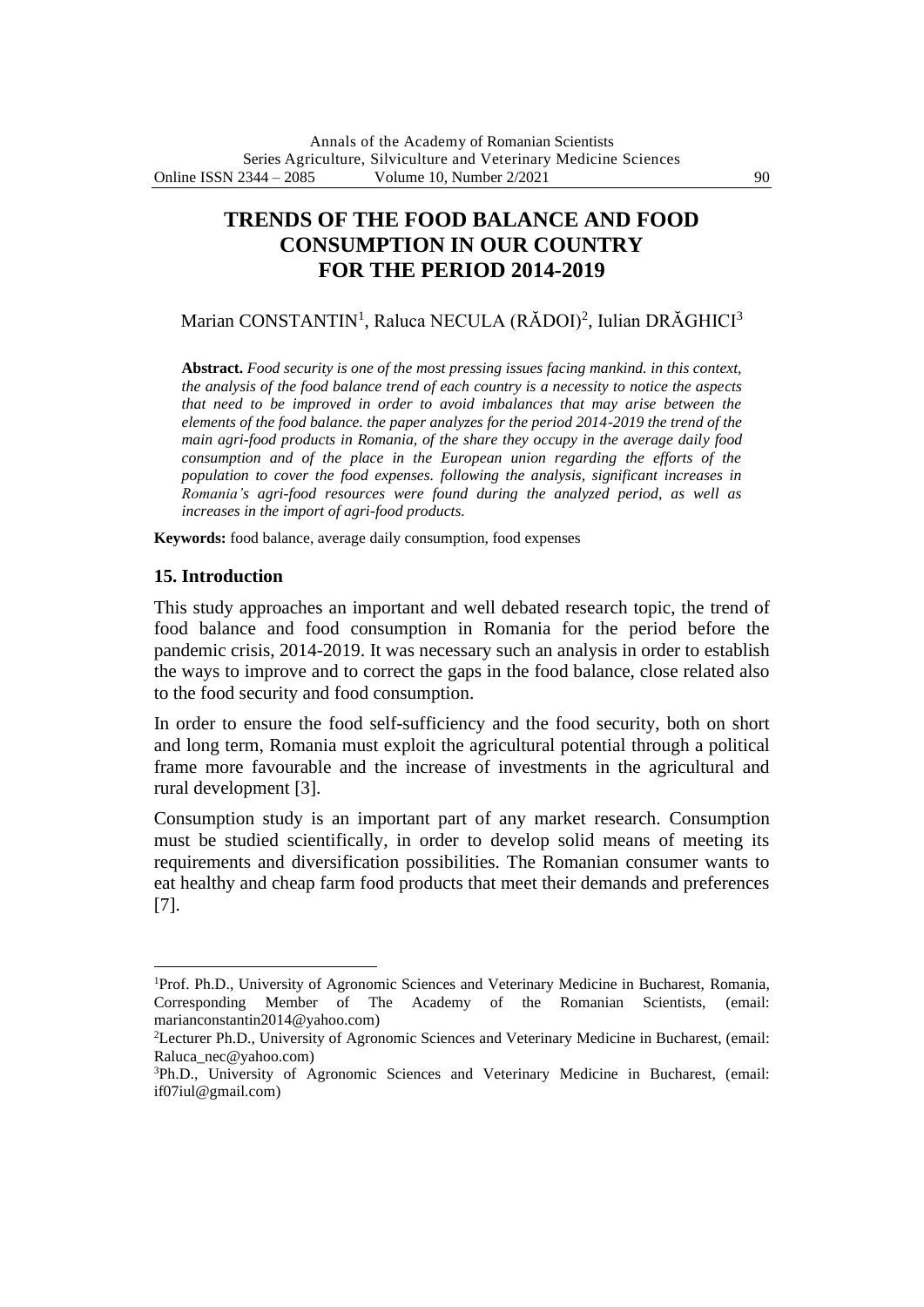### **16. Materials and methods**

In the present paper were used physical values rendered from the existing nominations according to the official statistical data (National Institute of Statistics Bulletins) for the period 2014-2019, which were processed according to the statistical-mathematical methodology [5].

As such, these annual data series were processed following appropriate indicators such as: food balance, average daily net food consumption.

Of particular note is the interpretive use along with average indicators and statistical indicators, following the deviations, the coefficient of variation (CV) and the annual rhythms by which the trends of the analyzed phenomenon are captured, concretely delimiting its trends [6].

The concentration of the individual values of the characteristics compared to the typical values through the deviations 2019/2014, were outlined by the coefficient of variation and the annual rhythms.

The balance of food resources and their use is carried out according to a single scheme for plant and animal production, highlighting two parts - resources (inputs) and uses (use of resources) [5].

Average net daily food consumption per capita, expressed in grams (CMZ) quantities of products that can be used in full as food; is established according to the relation: CMZ = CMN  $*$  kgc  $*$  1,000)/365, where: kgc represents the coefficient of transformation into a consumable product (ex: boneless meat, pitted and peeled fruits, green peas, etc.) [1] [6].

#### **17. Results and discussions**

The whole issue was structurally represented by the level of resources and consumption of the main agri-food products, respectively the annual indicators of the analyzed period 2014-2019.

At national level according to the values in the tables that can be discussed as follows:

*a)* for *cereals and cereal products* according to *Table 1,* we have the following results:

- an average annual usable production of 24,993 thousand tons also resulted in an import of 2,721 thousand tons. It should be mentioned the variations that can be reflected by the deviation of the last year 2019 compared to 2014, the values being positive (8,303 thousand tons for usable production and 568 thousand tons for imports, are discussed by relative figures by comparing the two indicators representing 137.7% and 131.8% respectively). Next, the values of the coefficient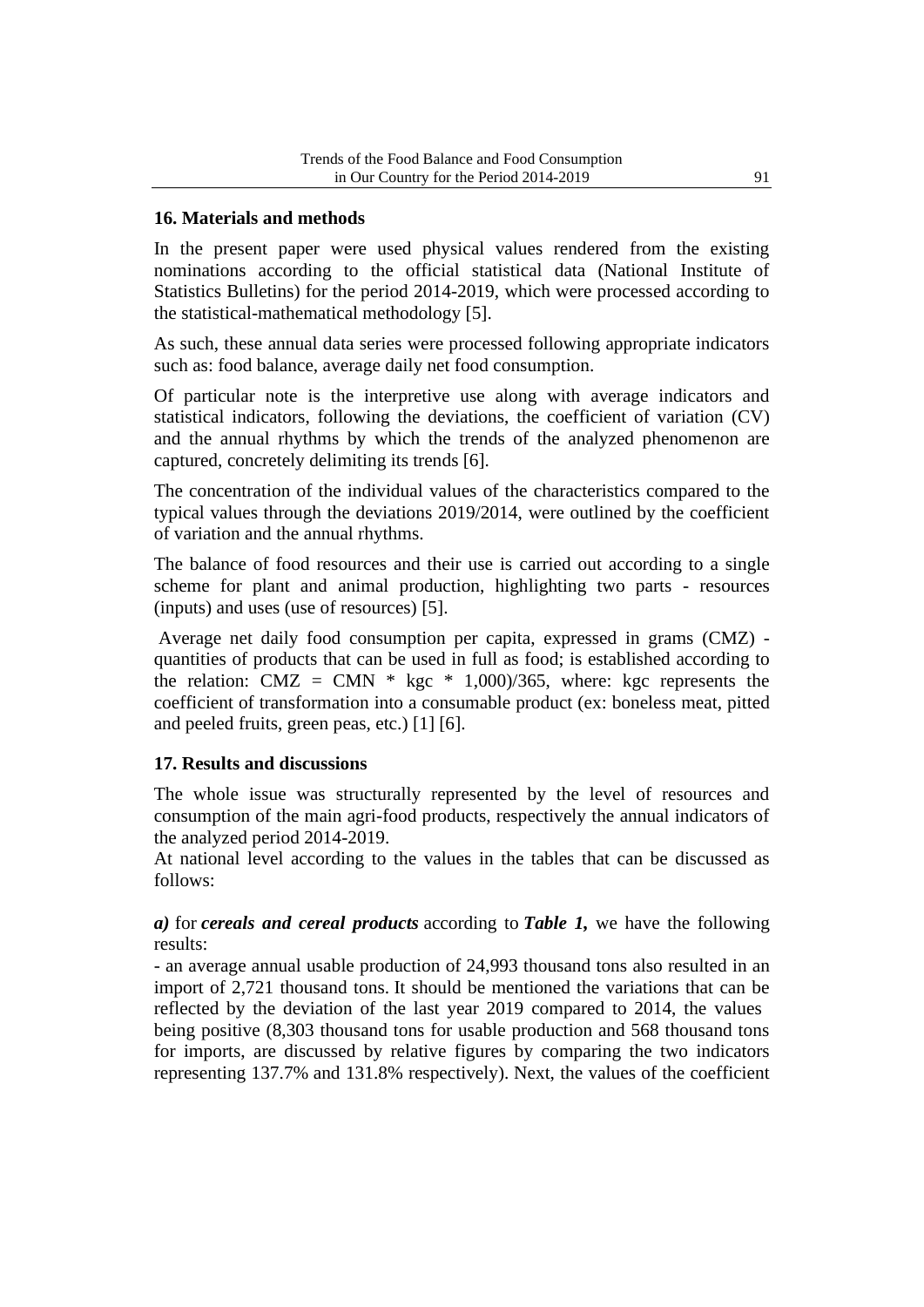of variation (for usable production and import) is 20.0 and 29.1, respectively. Of all these variations, the annual rate is by 9.4%. At the usable production of 3.7% at import and 9.4% usable production, the known values also known as the increase rate reflect the percentage increase/decrease of the values from the analyzed data series.

| Specification                                  | MU            |        |        |        | years  |        |        | Average | 2019 / vs 2014 |               | <b>CV</b> | Annual<br>rhythm |
|------------------------------------------------|---------------|--------|--------|--------|--------|--------|--------|---------|----------------|---------------|-----------|------------------|
|                                                |               | 2014   | 2015   | 2016   | 2017   | 2018   | 2019   | MU      | MU             | $\frac{0}{0}$ | $\%$      | $\%$             |
| Resources                                      | Th. to        | 23500  | 22359  | 25239  | 29640  | 31757  | 32370  | 27477   | 8870.0         | 137.7         | 15.8      | 6.61             |
| Usable<br>production                           | Th. to        | 21714  | 18964  | 21424  | 26725  | 31112  | 30017  | 24993   | 8303.0         | 138.2         | 20        | 6.69             |
| Import                                         | Th. to        | 1785   | 3395   | 3815   | 2914   | 2063   | 2353   | 2721    | 568.0          | 131.8         | 29.1      | 5.68             |
| applications                                   | Th. to        | 23500  | 22359  | 25239  | 29640  | 20630  | 23530  | 17526   | 30.0           | 100.1         | 69.2      | 0.03             |
| Export                                         | Th. to        | 10177  | 9635   | 11937  | 11103  | 12066  | 14204  | 11520   | 4027.0         | 139.6         | 14.1      | 6.90             |
| Internal<br>availability<br>for<br>consumption | Th. to        | 13322  | 12724  | 13302  | 18537  | 21110  | 18166  | 16194   | 4844.0         | 136.4         | 21.8      | 6.40             |
| Average<br>daily<br>consumption                | per<br>capita | 1320.3 | 1349.4 | 1331.2 | 1327.4 | 1309.1 | 1304.2 | 1324    | $-16.1$        | 98.8          | 1.2       | $-0.25$          |

**Table 1.** Food balance and daily food intake for **Cereals** and cereal products (tons of cereal grains)

Eurostat, NIS, 2021, Food balances [2] [4] [5].

At the same agri-food product, the uses and exports with annual averages of 17,526 and 11,520 thousand tons show deviations of 30 thousand tons for uses and 4,027 thousand tons for export. The coefficients of variation of 69.2% and 14.1% have rates of 0.03% and 6.9% respectively. Thus, the values of all these indicators characterize the entire period.

### *b) for the agri-food product potatoes according to Table 2, the following results:*

The analysis of the degree of homogeneity of the data presented in *Table* 2 was calculated both according to the indicators of the central tendency to verify their representativeness as typical values of the respective series.

For the same product at the average daily food consumption expressed in calories, a relative uniformity of consumption is found annually. Related to this annual level, the coefficient of variation is 3%, and the annual rate is -1.73%.

Thus, it is found that for the **potato** product the annual rate is negative (with reference to resources, production used, uses and availability for export. There are positive values for the import of potatoes of 367 thousand tons per year, with an annual growth rate of 14.74 %.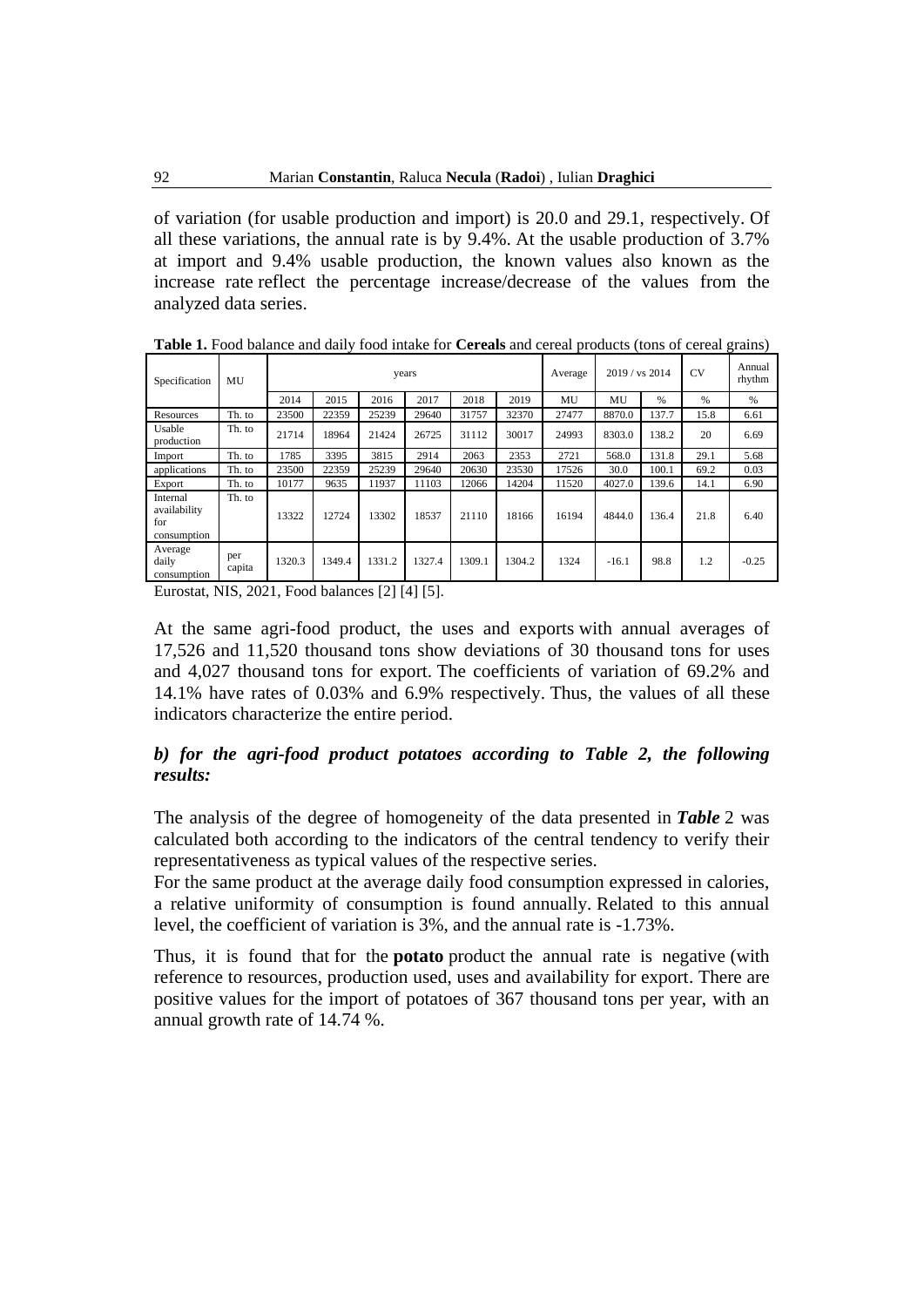| Specification                               | MU         |       |       |      | years |      |       | Average | 2019 / vs 2014 |       | <b>CV</b> | Annual<br>rhythm |
|---------------------------------------------|------------|-------|-------|------|-------|------|-------|---------|----------------|-------|-----------|------------------|
|                                             |            | 2014  | 2015  | 2016 | 2017  | 2018 | 2019  | MU      | MU             | $\%$  | %         | %                |
| Resources                                   | Th.to      | 3788  | 290   | 3061 | 3462  | 3428 | 3162  | 2865    | 626.0          | 83.5  | 44.9      | $-3.55$          |
| Usable<br>production                        | Th.to      | 3519  | 2625  | 2690 | 3117  | 3023 | 2627  | 2934    | 892.0          | 74.7  | 12.1      | $-5.68$          |
| Import                                      | Th.to      | 269   | 274   | 372  | 345   | 405  | 535   | 367     | 266.0          | 198.9 | 26.8      | 14.74            |
| applications                                | Th.to      | 3788  | 2899  | 3036 | 3415  | 3428 | 3162  | 3288    | 626.0          | 83.5  | 9.8       | $-3.55$          |
| Export                                      | Th.to      | 32    | 30    | 26   | 47    | 43   | 38    | 36      | 6.0            | 118.8 | 22.4      | 3.50             |
| Internal<br>availability for<br>consumption | Th.to      | 3766  | 2869  | 3036 | 3415  | 3385 | 3124  | 3266    | 642.0          | 83.0  | 9.8       | $-3.67$          |
| Average daily<br>consumption                | Per capita | 199.4 | 194.6 | 189  | 191.3 | 189  | 182.7 | 191     | $-16.7$        | 91.6  | 3.0       | $-1.73$          |

**Table 2 .** Food balance and daily food consumption for the **Potatoes** product

Eurostat, NIS, 2021, Food balances [2] [4] [5].

### *c) for the agri-food product leguminous grains* according to *Table 3,* the following results:

*Product leguminous grains* is characterized according to *Table 4* by increasing values for all analyzed indicators.

**Table 3.** *Nutrition balance and daily food intake of* **Leguminous grains** (equivalent to grain cereals)

| Specification                               | MU         |      |                |      | years |      |      | Average | 2019 / vs 2014 |        | <b>CV</b> | Annual<br>rhythm |
|---------------------------------------------|------------|------|----------------|------|-------|------|------|---------|----------------|--------|-----------|------------------|
|                                             |            | 2014 | 2015           | 2016 | 2017  | 2018 | 2019 | MU      | MU             | $\%$   | $\%$      | $\%$             |
| Resources                                   | Th.to      | 97   | 101            | 13   | 367   | 233  | 275  | 181     | 178.0          | 283.5  | 73.2      | 23.17            |
| Usable<br>production                        | Th.to      | 71   | 76             | 99   | 302   | 191  | 236  | 163     | 165.0          | 332.4  | 58.7      | 27.15            |
| Import                                      | Th.to      | 26   | 26             | 28   | 65    | 41   | 39   | 38      | 13.0           | 150.0  | 40.0      | 8.45             |
| applications                                | Th.to      | 97   | 101            | 128  | 367   | 233  | 275  | 200     | 178.0          | 283.5  | 54.8      | 23.17            |
| Export                                      | Th.to      | 5    | $\overline{4}$ | 63   | 197   | 69   | 77   | 69      | 72.0           | 1540.0 | 101.8     | 72.78            |
| Internal<br>availability for<br>consumption | Th.to      | 93   | 98             | 65   | 170   | 164  | 198  | 131     | 105.0          | 212.9  | 40.3      | 16.32            |
| Average daily<br>consumption                | Per capita | 28.6 | 26.7           | 17.3 | 20    | 33.9 | 33.3 | 27      | 4.7            | 116.4  | 25.6      | 3.09             |

Eurostat, NIS, 2021, Food balances [2] [4] [5].

There are positive growth rates for resources of 23.17%, imports of 8.45% and exports of 72.78%.

The level of the average daily consumption rate increased by 3%, during the studied period, from 28.6 calories/capita to 33.3 calories/capita.

*d) for the agri-food product vegetables and vegetable products* according to *Table 4,* the annual average of the same indicators highlights the increase of imports of 286 thousand tons in 2019, compared to 2014 (growth rate of 9.41% annually). During the same period, exports decreased by 19 thousand tons (annual rate of -5.59%).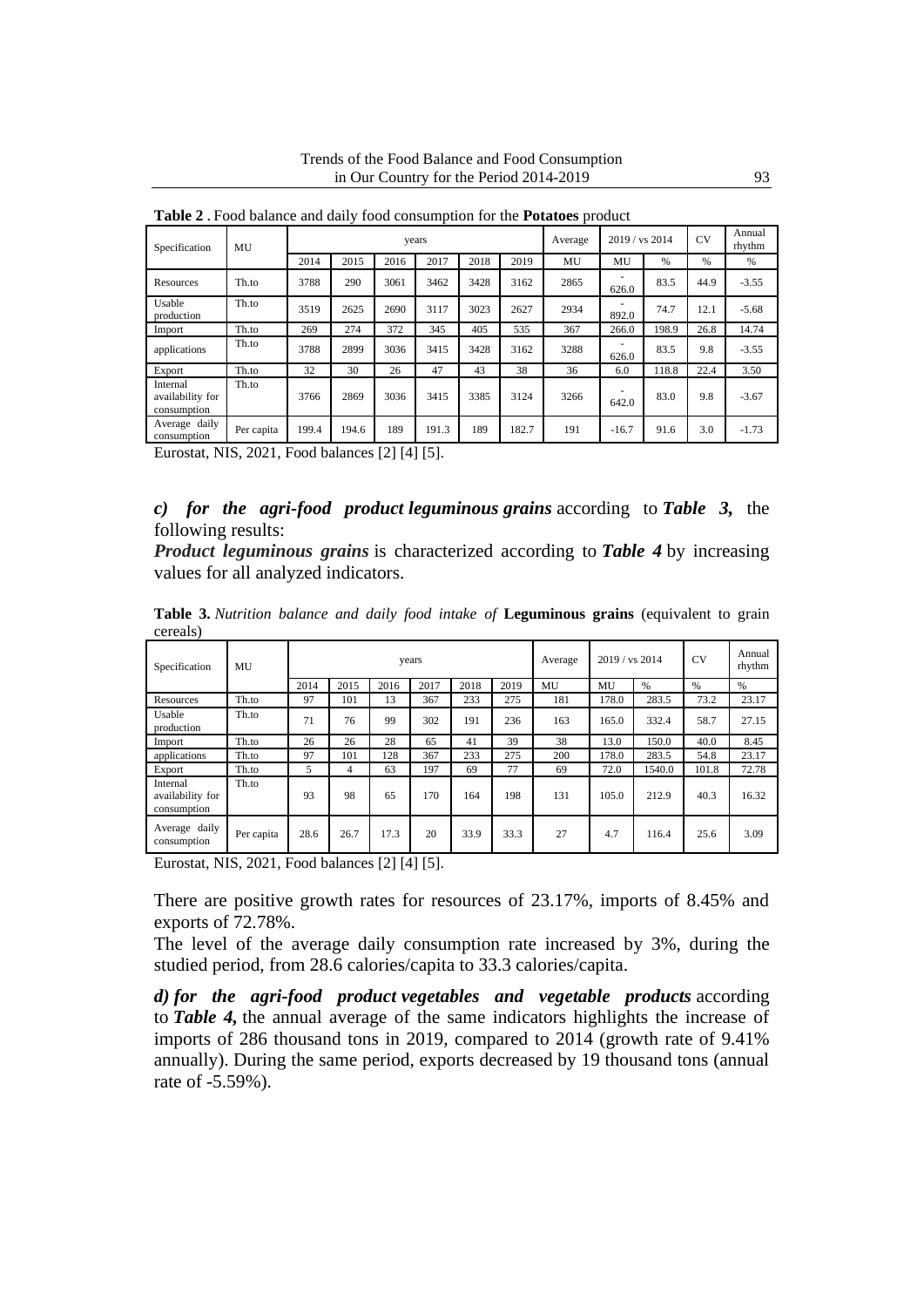| products (equivalent to fresh vegetables)   |            |       |       |       |       |       |       |         |                |       |           |                  |
|---------------------------------------------|------------|-------|-------|-------|-------|-------|-------|---------|----------------|-------|-----------|------------------|
| Specification                               | MU         |       |       |       | years |       |       | Average | 2019 / vs 2014 |       | <b>CV</b> | Annual<br>rhythm |
|                                             |            | 2014  | 2015  | 2016  | 2017  | 2018  | 2019  | MU      | MU             | %     | $\%$      | $\%$             |
| Resources                                   | Th.to      | 3776  | 3700  | 3550  | 3751  | 3985  | 3800  | 3760    | 24.0           | 100.6 | 3.8       | 0.13             |
| Usable<br>production                        | Th.to      | 3272  | 3124  | 2881  | 3085  | 3214  | 3011  | 3098    | 261.0          | 92.0  | 4.5       | $-1.65$          |
| Import                                      | Th.to      | 504   | 5858  | 669   | 666   | 772   | 790   | 1543    | 286.0          | 156.7 | 137.1     | 9.41             |
| applications                                | Th.to      | 3776  | 3709  | 3550  | 3751  | 3985  | 3800  | 3762    | 24.0           | 100.6 | 3.7       | 0.13             |
| Export                                      | Th.to      | 76    | 60    | 44    | 55    | 62    | 57    | 59      | $-19.0$        | 75.0  | 17.7      | $-5.59$          |
| Internal<br>availability for<br>consumption | Th.to      | 3700  | 3650  | 3506  | 3696  | 3924  | 3743  | 3703    | 43.0           | 101.2 | 3.7       | 0.23             |
| Average daily<br>consumption                | Per capita | 129.9 | 125.2 | 122.1 | 126.1 | 135.3 | 132.6 | 129     | 2.7            | 102.1 | 3.9       | 0.41             |

**Table 4.** Food balance and daily food consumption for the product **Vegetables** and vegetable products (equivalent to fresh vegetables)

Eurostat, NIS, 2021, Food balances [2] [4] [5].

The average daily calories consumption of the product Vegetables and vegetable products was relatively stable of 129 average daily calories per capita, with a coefficient of variation of 3.9%.

*e) For the agri-food product sugar, the* trend of dietary consumption tends to decrease, from an economic and social point of view by interpreting the values of the indicators analyzed in *Table 5,* which show maintenance trends sometimes even by a slight increase.

The import indicator shows an increase in imports of 288 thousand tons in 2019 compared to 2014, with a very high annual growth rate of 18.34%, while exports decreased by 44 thousand tons, from 166 thousand tons to 122 thousand tons, respectively an annual rate of -5.97%.

| Specification                                  | MU         |       |       | years |       |       |      | Average | 2019 / vs 2014 |       | <b>CV</b> | Annual<br>rhythm |
|------------------------------------------------|------------|-------|-------|-------|-------|-------|------|---------|----------------|-------|-----------|------------------|
|                                                |            | 2014  | 2015  | 2016  | 2017  | 2018  | 2019 | MU      | MU             | $\%$  | $\%$      | $\%$             |
| Resources                                      | Th.to      | 665   | 740   | 705   | 723   | 631   | 784  | 708     | 119.0          | 117.9 | 7.7       | 3.35             |
| Usable<br>production                           | Th.to      | 201   | 139   | 451   | 447   | 108   | 139  | 248     | $-62.0$        | 69.2  | 64.2      | $-7.11$          |
| Import                                         | Th.to      | 212   | 201   | 138   | 190   | 494   | 492  | 288     | 280.0          | 232.1 | 55.9      | 18.34            |
| applications                                   | Th.to      | 665   | 740   | 705   | 723   | 631   | 784  | 708     | 119.0          | 117.9 | 7.7       | 3.35             |
| Export                                         | Th.to      | 166   | 123   | 138   | 125   | 111   | 122  | 131     | $-44.0$        | 73.5  | 14.7      | $-5.97$          |
| Internal<br>availability<br>for<br>consumption | Th.to      | 498   | 617   | 567   | 598   | 520   | 663  | 577     | 165.0          | 133.1 | 10.7      | 5.89             |
| Average<br>daily<br>consumption                | Per capita | 237.2 | 287.5 | 284.3 | 269.7 | 285.2 | 288  | 275     | 50.8           | 121.4 | 7.2       | 3.96             |

**Table 5**. Food balance and daily food intake of **Sugar** and sugar products (equivalent to refined sugar)

Eurostat, NIS, 2021, Food balances [2] [4] [5].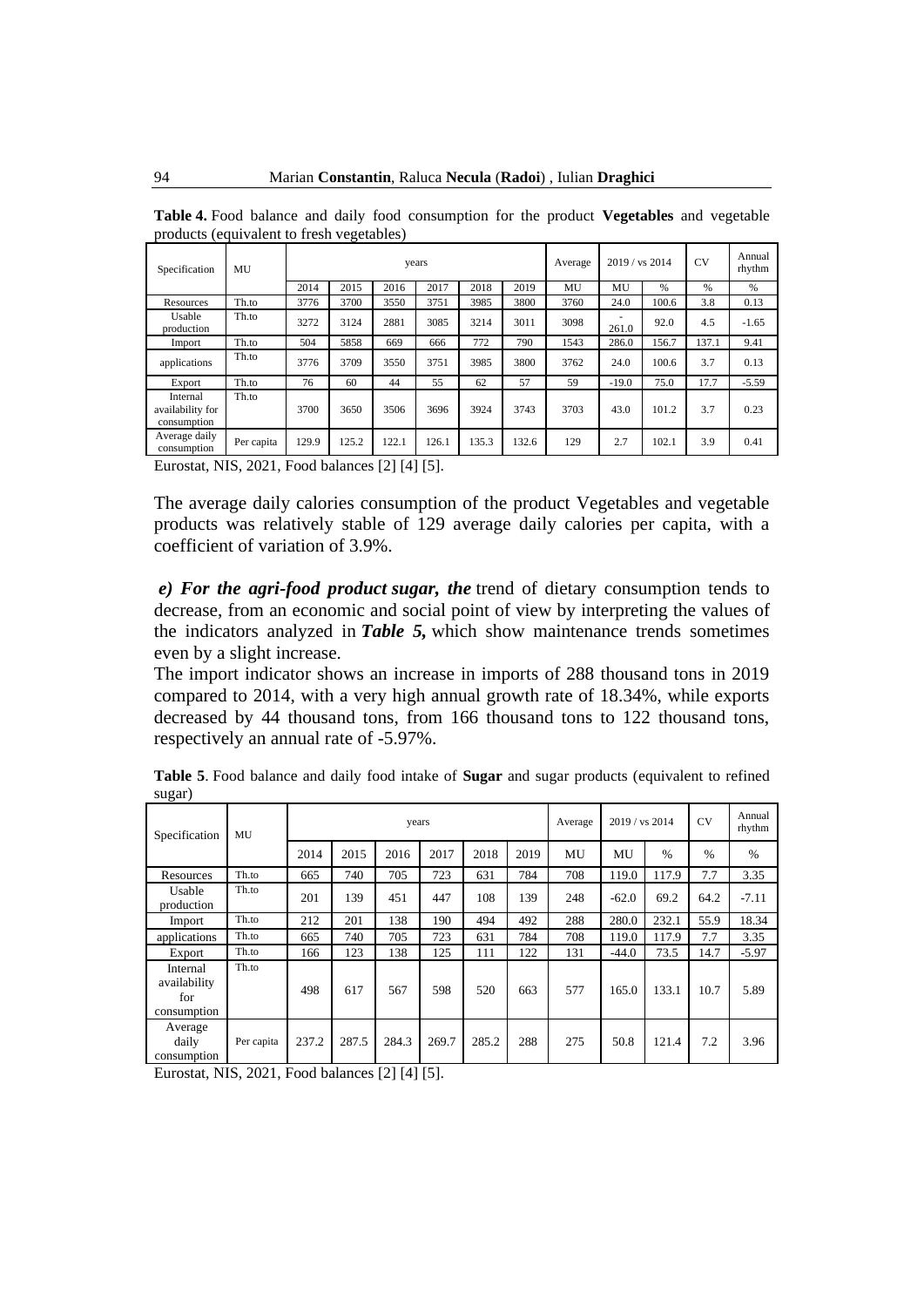The average food consumption varies annually between 237 calories/capita and 288 calories/capita, with a coefficient of variation of 7.2% and an annual growth rate of 3.96%.

*f) for the agri-food product milk and milk products* from the analysis of the indicators presented in *Table 6,* a consumption is highlighted that can be reproduced by the following:

- resources and availabilities can be considered stationary. In terms of resources, there is an increase of 1 thousand tons, and in terms of availability, a decrease of 4 thousand tons.

- on import, there is an increase from 5 thousand tons in 2014 to 10 thousand tons in 2019 (the increase being 100%). The annual growth rate is 14.87%.

Production for export increased by 0.5 million tons, respectively by an annual rate of 4.5%.

| Table 6. Food balance and daily food consumption of Milk and milk products (in milk equivalent, |  |  |  |  |  |
|-------------------------------------------------------------------------------------------------|--|--|--|--|--|
| 3.5% $fat)$                                                                                     |  |  |  |  |  |

| Specification                                  | MU         |       |                | years |       |      |       | Average |        | 2019 / vs 2014 | <b>CV</b> | Annual<br>rhythm |
|------------------------------------------------|------------|-------|----------------|-------|-------|------|-------|---------|--------|----------------|-----------|------------------|
|                                                |            | 2014  | 2015           | 2016  | 2017  | 2018 |       | 2014    | 2015   | 2016           | 2017      | 2018             |
| Resources                                      | Th.to      | 62    | 62             | 62    | 62    | 63   | 63    | 62      | 1.0    | 101.6          | 0.8       | 0.32             |
| Usable<br>production                           | Th.to      | 57    | 56             | 54    | 53    | 53   | 53    | 54      | $-4.0$ | 93.0           | 3.2       | $-1.44$          |
| Import                                         | Th.to      | 5     | 6              | 8     | 9     | 10   | 10    | 8       | 5.0    | 200.0          | 26.2      | 14.87            |
| applications                                   | Th.to      | 62    | 62             | 62    | 62    | 63   | 63    | 62      | 1.0    | 101.6          | 0.8       | 0.32             |
| Export                                         | Th.to      | 2     | $\overline{c}$ | 2     | 2.6   | 2.8  | 2.5   | 2       | 0.5    | 125.0          | 15.5      | 4.56             |
| Internal<br>availability<br>for<br>consumption | Th.to      | 60    | 60             | 60    | 59    | 60   | 60    | 60      | 0.0    | 100.0          | 0.7       | 0.00             |
| Average<br>daily<br>consumption                | Per capita | 461.7 | 460.2          | 465.5 | 461.5 | 474  | 476.8 | 467     | 15.1   | 103.3          | 1.5       | 0.65             |

Eurostat, NIS, 2021, Food balances [2] [4] [5].

The average daily consumption remained in very tight limits from 461.7 cal./ capita in 2014 to 476.8 cal. /capita in 2019, with a coefficient of variation of 1.5%, for this period.

*g)* for the agri-food product *eggs* (thousand pcs), the increases shown by the values of the indicators in *Table 7* show amplifications in the dynamics of the years, at the import and export indicators. Thus, the import shows an increase of 123 thousand pcs, with an annual increase of 6.97%, and the export indicator an increase of 147 thousand pcs, with an annual increase of 10.24%.

Domestic availability for consumption has a declining trend, with an annual rate of -3.50.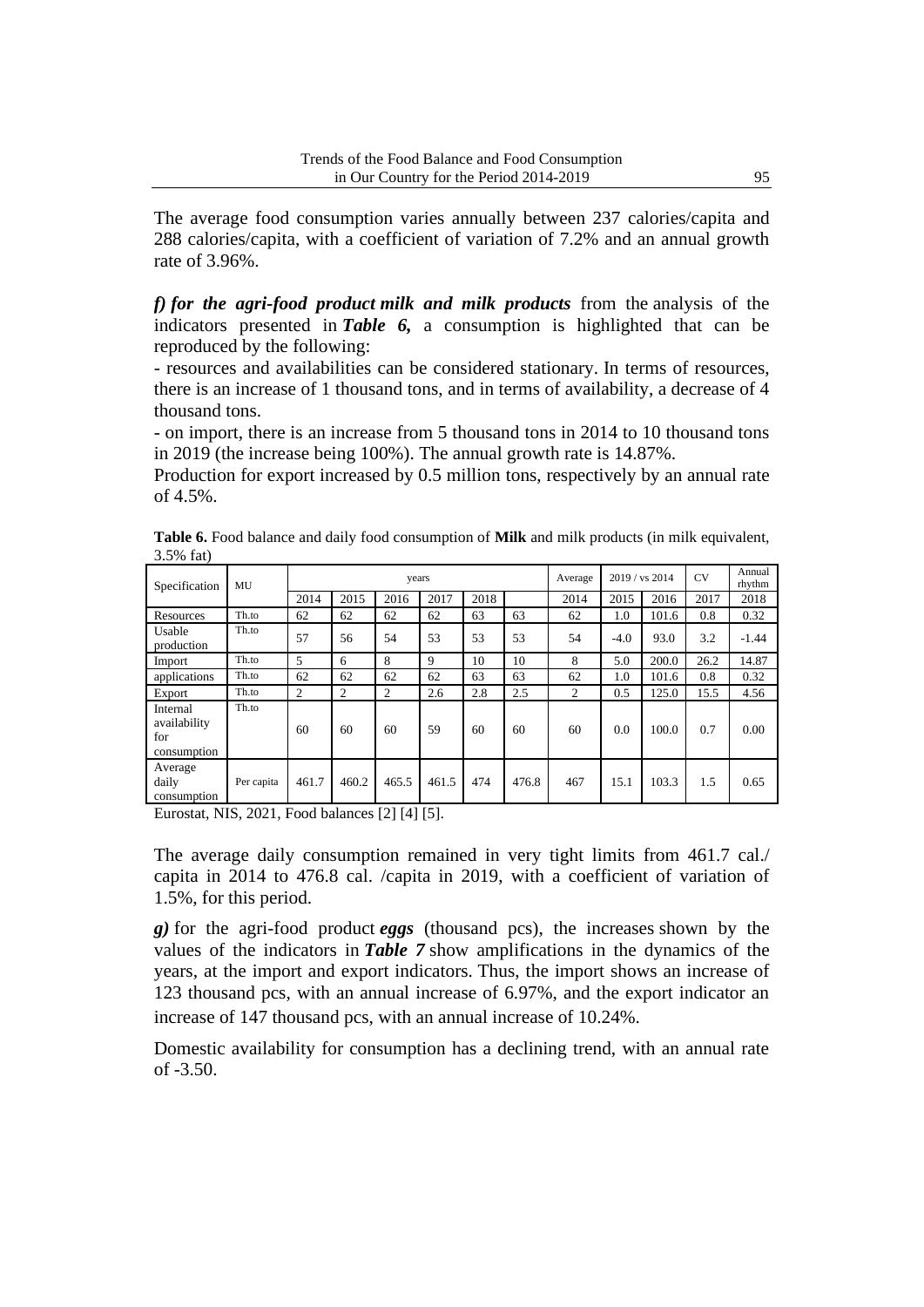| Specification                                  | MU            |      |      |      | years |      |      | oo r<br>Average | 2019 / vs 2014<br>2014 |       | --,<br><b>CV</b> | Annual<br>rhythm |
|------------------------------------------------|---------------|------|------|------|-------|------|------|-----------------|------------------------|-------|------------------|------------------|
|                                                |               | 2014 | 2015 | 2016 | 2017  | 2018 | 2019 | MU              | MU                     | %     | %                | $\frac{9}{6}$    |
| Resources                                      | Mil.<br>Pcs.  | 6943 | 6997 | 6585 | 6375  | 6061 | 5994 | 6493            | $-949.0$               | 86.3  | 6.6              | $-2.90$          |
| Usable<br>production                           | Mil.<br>Pcs.  | 6636 | 6555 | 6182 | 5996  | 5713 | 5564 | 6108            | $-1072.0$              | 83.8  | 7.1              | $-3.46$          |
| Import                                         | Mil.<br>Pcs.  | 307  | 382  | 403  | 379   | 348  | 430  | 375             | 123.0                  | 140.1 | 11.5             | 6.97             |
| applications                                   | Mil.<br>Pcs.  | 6943 | 6937 | 6333 | 6375  | 6061 | 5994 | 6441            | $-949.0$               | 86.3  | 6.4              | $-2.90$          |
| Export                                         | Mil.<br>Pcs.  | 234  | 366  | 252  | 308   | 428  | 381  | 328             | 147.0                  | 162.8 | 23.3             | 10.24            |
| Internal<br>availability<br>for<br>consumption | Mil.<br>Pcs.  | 6709 | 6671 | 6333 | 6067  | 5633 | 5613 | 6171            | $-1096.0$              | 83.7  | 7.9              | $-3.50$          |
| Average<br>daily<br>consumption                | Per<br>capita | 57.6 | 61.4 | 62.6 | 59.7  | 55.2 | 56.4 | 59              | $-1.2$                 | 97.9  | 4.9              | $-0.42$          |

**Table 7.** Food balance and daily food consumption for the **Egg** product (in mil pcs)

Eurostat, NIS, 2021, Food balances [2] [4] [5]

At the same time, it is noted that the average daily food consumption of the egg product maintains a relatively constant level of 59 calories/capita, with a coefficient of variation of 4.9%.

*h*) *for the agri-food product meat and meat products* (in fresh meat equivalent) from the analysis of the indicators are presented in *Table 8.*

**Table 8.** Food balance and daily food consumption of **Meat** and meat products (in fresh meat equivalent)

| Specification                                  | MU            |       |       |       | years |       |       | Average | 2019 / vs 2014 |               | <b>CV</b>     | Annual<br>rhythm |
|------------------------------------------------|---------------|-------|-------|-------|-------|-------|-------|---------|----------------|---------------|---------------|------------------|
|                                                |               | 2014  | 2015  | 2016  | 2017  | 2018  | 2019  | MU      | MU             | $\frac{0}{0}$ | $\frac{0}{0}$ | $\frac{0}{0}$    |
| Resources                                      | Th. to        | 1282  | 1419  | 1463  | 1502  | 1609  | 1606  | 1480    | 324.0          | 125.3         | 8.3           | 4.61             |
| Usable<br>production                           | Th. to        | 908   | 989   | 1009  | 1012  | 1035  | 1046  | 1000    | 138.0          | 115.2         | 4.9           | 2.87             |
| Import                                         | Th. to        | 384   | 430   | 454   | 490   | 574   | 560   | 482     | 176.0          | 145.8         | 15.4          | 7.84             |
| applications                                   | Th. to        | 1292  | 1419  | 1463  | 1502  | 1609  | 1606  | 1482    | 314.0          | 124.3         | 8.1           | 4.45             |
| Export                                         | Th. to        | 126.7 | 134.1 | 53.8  | 164.5 | 170.5 | 162.8 | 152     | 36.1           | 128.5         | 11.7          | 5.14             |
| Internal<br>availability<br>for<br>consumption | Th. to        | 1165  | 1274  | 1309  | 1338  | 1438  | 1443  | 1328    | 278.0          | 123.9         | 7.9           | 4.37             |
| Average<br>daily<br>consumption                | Per<br>capita | 265.6 | 289.5 | 301.4 | 319.7 | 340.8 | 344.1 | 310     | 78.5           | 129.6         | 9.9           | 5.32             |

Eurostat, NIS, 2021, Food balances [2] [4] [5].

Resources through usable production as well as imports have increased, which means that the consumption requirements of the population are still growing. Thus, the production increased by 138 thousand tons (annual growth rate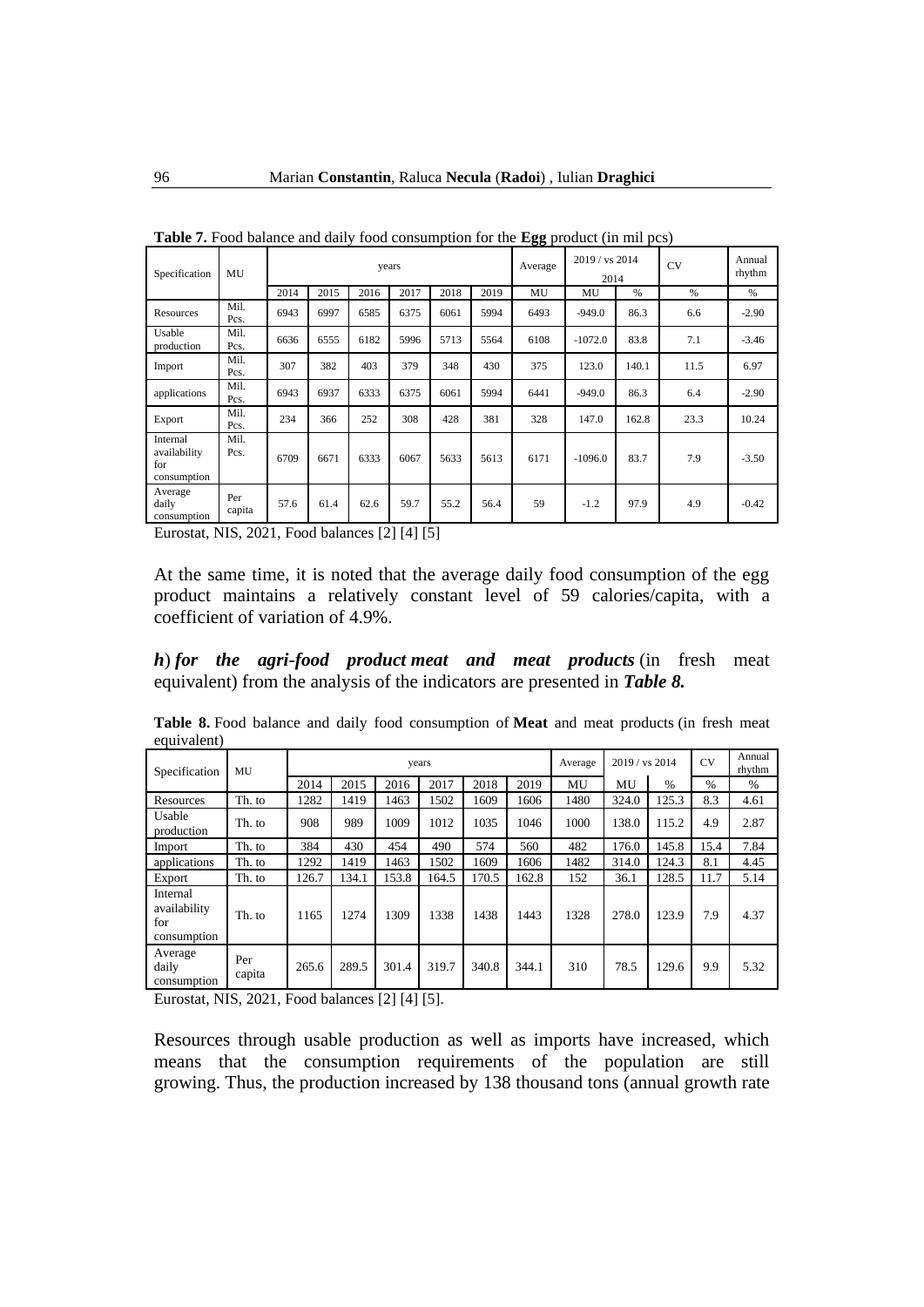of 2.87%), and the import increased by 176 thousand tons, respectively an annual rate of 7.84% increased by 152 thousand tons, respectively with a rate of 5.14%. -At the same time, the average daily food consumption of the meat product is noticeable, which shows a high increase, from 265.6 calories/capita to 344.1 calories/capita, respectively of 78.5 calories/capita, with an annual growth rate of 5.32%.

*i) for fish which is one of the foods* that nutritionists recommend for a nutritionally balanced diet. Fish meat is an excellent source of omega-3 and omega-6 essential fatty acids, proteins, vitamins (A, B12, D, E) and minerals (potassium, iron, iodine, phosphorus, selenium) [9]. In a study, for the period 2014-2018, it is estimated that fish consumption increased to 30.7  $g / day$  in 2014 to 52.5 g/day for men and 28.7 g/day to 46.1 g/day for women [8].

The analysis of the period 2014-2019, for the agri-food product *FISH (in fresh fish equivalent, Table 9) shows* the certain trends of an annual increase.

At all indicators of the coefficient of variation there are positive values which indicate a higher or sometimes smaller grouping around the average value, this coefficient being considered as the result of a sensitivity to the presence of extreme values.

Of note is the increase in imports of fish and fish products, from 87 thousand tons in 2014 to 140 thousand tons in 2019, with an increase of 53 thousand tons (160%), and an annual growth rate of 9.98 %.

| Specification                                  | MU            |      |      |      | years |      |      | Average | 2019<br>2014 | <b>VS</b> | <b>CV</b> | Annual<br>rhythm |
|------------------------------------------------|---------------|------|------|------|-------|------|------|---------|--------------|-----------|-----------|------------------|
|                                                |               | 2014 | 2015 | 2016 | 2017  | 2018 | 2019 | MU      | MU           | %         | %         | %                |
| Resources                                      | TH. to        | 102  | 114  | 119  | 128   | 135  | 163  | 127     | 61.0         | 159.8     | 16.6      | 9.83             |
| Usable<br>production                           | TH. to        | 15   | 20   | 2.3  | 26    | 2.3  | 24   | 22      | 9.0          | 160.0     | 17.7      | 9.86             |
| Import                                         | TH. to        | 87   | 95   | 96   | 103   | 112  | 140  | 106     | 53.0         | 160.9     | 17.9      | 9.98             |
| applications                                   | TH. to        | 102  | 114  | 119  | 128   | 135  | 163  | 127     | 61.0         | 159.8     | 16.6      | 9.83             |
| Export                                         | TH. to        | 3.6  | 4.1  | 3.3  | 5.2   | 6.2  | 11.9 | 6       | 8.3          | 330.6     | 56.2      | 27.01            |
| Internal<br>availability<br>for<br>consumption | TH. to        | 98   | 110  | 115  | 123   | 29   | 151  | 104     | 53.0         | 154.1     | 39.3      | 9.03             |
| Average<br>daily<br>consumption                | Per<br>capita | 9.4  | 10.6 | 11.3 | 12.2  | 12.9 | 15   | 12      | 5.6          | 159.6     | 16.4      | 9.80             |

**Table 9.** Food balance and daily food consumption of **Fish** and fish products (equivalent to fresh fish)

Eurostat, NIS, 2021, Food balances [2] [4] [5].

At the same time, the average daily food consumption of fish and meat products is noticed, which has a high increase, from 9.4 calories/capita to 15 calories/capita, respectively of 5.6 calories/capita, with an annual rate of increase of 9.86%.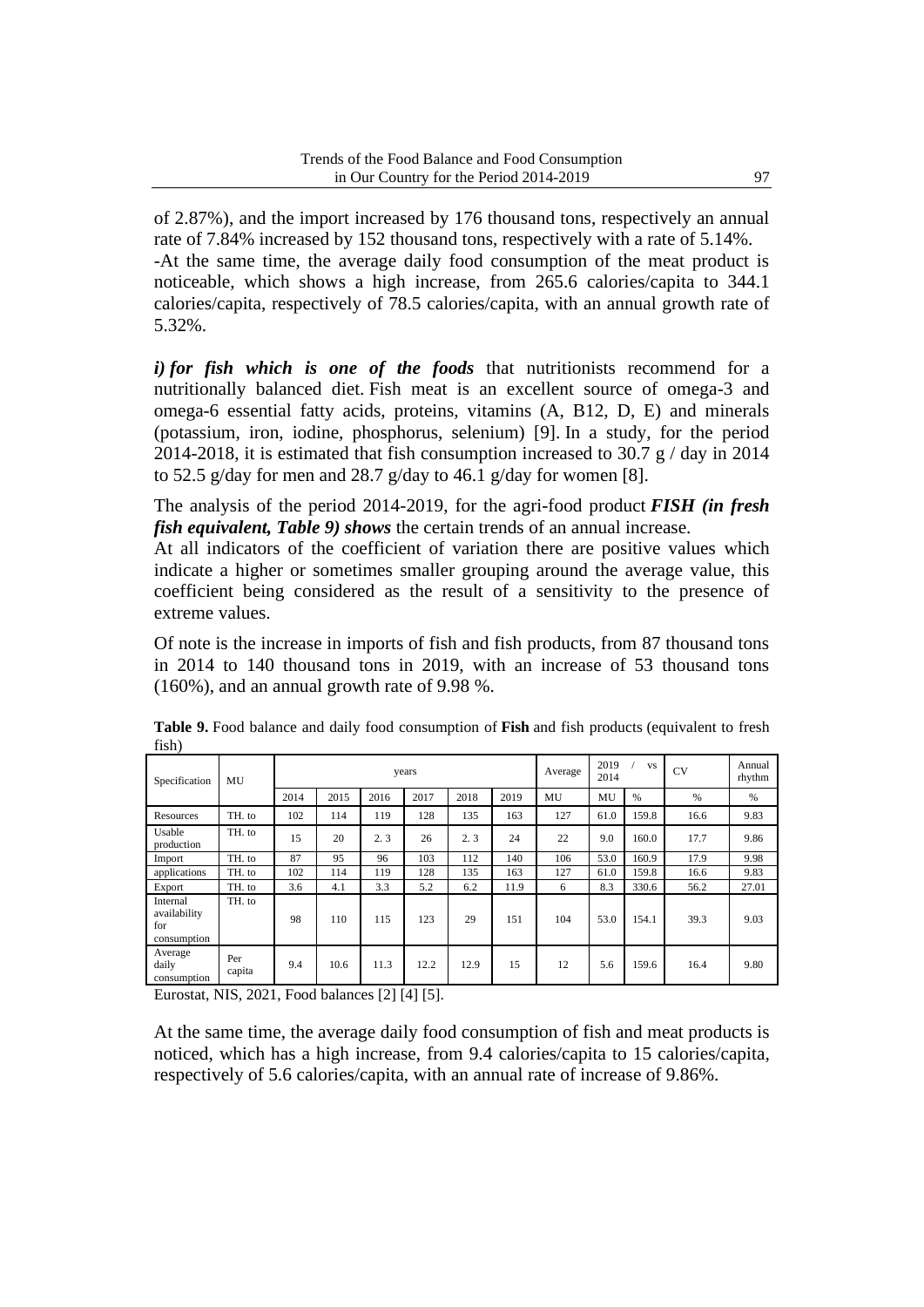*j) for the agri-food product vegetable and animal FATS* (in tons), from the analysis of the indicators presented in *Table 10,* slightly increasing levels can be found during the analyzed period.

There is an increase in imports from 141 thousand tons in 2014 to 160 thousand tons in 2019 (average annual rate of 2.56%), while exports show an increase of 75 thousand tons (average annual rate of 9.94%).

| Specification                                  | MU            |       |       |       | years |       |       | Average | 2019<br>2014 | <b>VS</b> | <b>CV</b> | Annual<br>rhythm |
|------------------------------------------------|---------------|-------|-------|-------|-------|-------|-------|---------|--------------|-----------|-----------|------------------|
|                                                |               | 2014  | 2015  | 2016  | 2017  | 2018  | 2019  | MU      | MU           | %         | $\%$      | $\%$             |
| Resources                                      | Th. to        | 539   | 551   | 561   | 575   | 581   | 588   | 566     | 49.0         | 109.1     | 3.3       | 1.76             |
| Usable<br>production                           | Th. to        | 398   | 404   | 416   | 426   | 430   | 427   | 417     | 29.0         | 107.3     | 3.2       | 1.42             |
| Import                                         | Th. to        | 141   | 147   | 144   | 148   | 151   | 160   | 149     | 19.0         | 113.5     | 4.4       | 2.56             |
| applications                                   | Th. to        | 539   | 551   | 561   | 575   | 581   | 588   | 566     | 49.0         | 109.1     | 3.3       | 1.76             |
| Export                                         | Th. to        | 66    | 57    | 70    | 70    | 79    | 106   | 75      | 40.0         | 160.6     | 22.7      | 9.94             |
| Internal<br>availability<br>for<br>consumption | Th. to        | 473   | 494   | 491   | 504   | 502   | 482   | 491     | 9.0          | 101.9     | 2.4       | 0.37             |
| Average<br>daily<br>consumption                | Per<br>capita | 453.4 | 477.7 | 482.3 | 488.2 | 480.6 | 481.9 | 477     | 28.5         | 106.3     | 2.6       | 1.23             |

**Table 10.** Nutrition balance and daily food intake of **vegetable and animal Fats** (tons)

Eurostat, NIS, 2021, Food balances [2] [4] [5].

At the same time, the average daily food consumption of vegetable and animal fats is noticeable, it remains around  $f = 477$  calories/capita, with a coefficient of variation of 2.6%.

For the present paper considered a qualitative side, it was a comparative set *of the evolution of the caloric share of agri-food products in consumption and the value share of GDP in* our country for the period 2014-2019 through the elements that were shown in *Tables 11 and 12.*

**Table 11.** The evolution of the caloric share of food products in daily food consumption in our country, during 2014-2019

| Specification            | MU             |      |      |      | years |      |      | Average        |        | 2019 / vs 2014 | <b>CV</b> | Annual<br>rhythm |
|--------------------------|----------------|------|------|------|-------|------|------|----------------|--------|----------------|-----------|------------------|
|                          |                | 2014 | 2015 | 2016 | 2017  | 2018 | 2019 | MU             | MU     | $\%$           | $\%$      | $\%$             |
| Cereals                  | Cal/capita (%) | 41.7 | 41.1 | 40.7 | 40.5  | 39.5 | 39.3 | 40             | $-2.4$ | 94.2           | 2.3       | $-1.18$          |
| Potatoes                 | Cal/capita (%) | 6.3  | 5.9  | 5.8  | 5.8   | 5.7  | 5.5  | 6              | $-0.8$ | 87.3           | 4.6       | $-2.68$          |
| Leguminous grains        | Cal/capita (%) | 0.9  | 0.8  | 0.5  | 0.6   |      |      |                | 0.1    | 111.1          | 26.2      | 2.13             |
| vegetables               | Cal/capita (%) | 4.1  | 3.8  | 3.7  | 3.8   | 4.1  | 4    | 4              | $-0.1$ | 97.6           | 4.4       | $-0.49$          |
| Sugar, products<br>sugar | Cal/capita (%) | 7.5  | 8.8  | 8.7  | 8.2   | 8.6  | 8.7  | 8              | 1.2    | 116.0          | 5.9       | 3.01             |
| Milk, dairy products     | Cal/capita (%) | 14.6 | 14   | 14.2 | 14.1  | 14.3 | 14.4 | 14             | $-0.2$ | 98.6           | 1.5       | $-0.28$          |
| Eggs                     | Cal/capita (%) | 1.8  | 1.9  | 1.9  | 1.8   | 1.7  | 1.7  | $\overline{c}$ | $-0.1$ | 94.4           | 5.0       | $-1.14$          |
| Meat (without fish)      | Cal/capita (%) | 8.4  | 8.8  | 9.2  | 9.8   | 10.3 | 10.4 | 9              | 2.0    | 123.8          | 8.6       | 4.36             |
| Over                     | Cal/capita (%) | 0.3  | 0.3  | 0.3  | 0.4   | 0.4  | 0.5  | $\Omega$       | 0.2    | 166.7          | 22.3      | 10.76            |
| <b>FATS</b>              | Cal/capita (%) | 14.3 | 14.6 | 14.8 | 14.9  | 14.5 | 14.5 | 15             | 0.2    | 101.4          | 1.5       | 0.28             |
| <b>TOTAL</b>             | Cal/capita (%) | 100  | 100  | 100  | 100   | 100  | 100  | X              | X      | X              | X         | X                |

Eurostat, NIS, 2021, Food balances [2] [4] [5].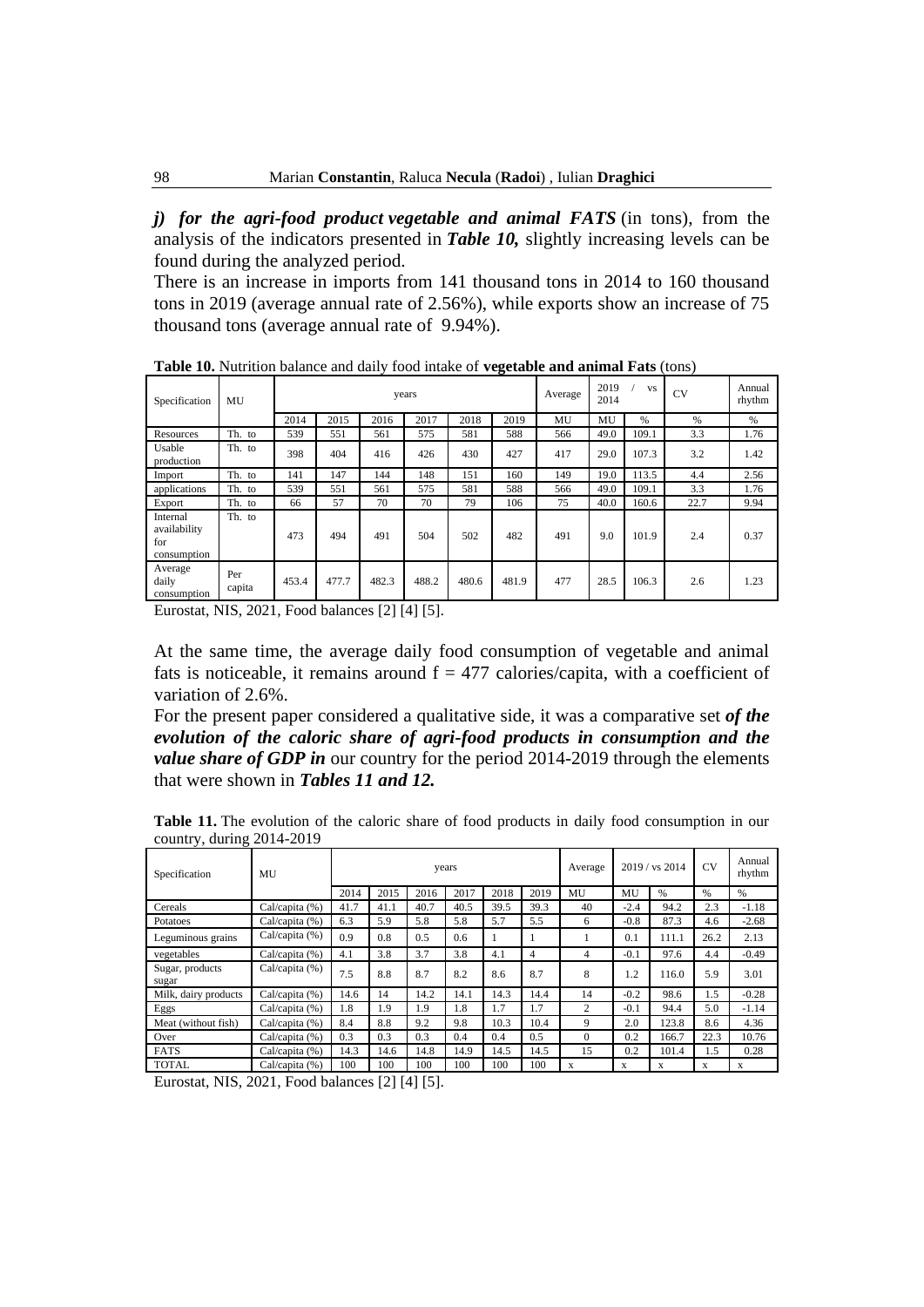Thus, regarding the analyzed products, they were analyzed, being represented by a trivalence nominated by: the structure of agri-food products, these being hierarchized in the following steps:

\* cereals, milk and dairy products and fats that remain with the highest share in consumption (between 14% and 40%);

\* vegetables, sugar and potatoes with weights between 4% and 8%;

\* eggs, legumes and fish in which the weight level is delimited at the level of 1.8% and below 1%.

At the same time, the coefficient of variation remains high for leguminous grains and fish, for which the annual rate is between -2.7 and 8.8.).

The *evolution of the share of food expenditures in GDP* in some EU countries was also shown below, compared for the period 2014-2019, which shows the following (*Table 12):*

-it notes that the lowest level of food expenditure is recorded in countries such as Portugal, Ireland, Belgium, Czech Republic, Germany; France, Luxembourg, Austria and Sweden which can be considered as national territories with high living standards,

- and countries where the share of food expenditures represents high levels such as Greece with 11.0%, Bulgaria with 11.2% and Romania with 14.7%, considered countries with low living standards.

| Specification     | MU            | years |       |       |       |       |       | Average | 2019<br>2014 | <b>VS</b> | <b>CV</b> | Annual<br>rhythm |
|-------------------|---------------|-------|-------|-------|-------|-------|-------|---------|--------------|-----------|-----------|------------------|
|                   |               | 2014  | 2015  | 2016  | 2017  | 2018  | 2019  | MU      | MU           | $\%$      | $\%$      | $\%$             |
| <b>EU27</b>       | $\frac{0}{0}$ | 6.47  | 6.37  | 6.32  | 6.26  | 6.24  | 6.2   | 6       | $-0.3$       | 95.8      | 1.6       | $-0.85$          |
| Belgium           | $\%$          | 5.81  | 5.81  | 5.82  | 5.76  | 5.74  | 5.67  | 6       | $-0.1$       | 97.6      | 1.0       | $-0.49$          |
| Bulgaria          | $\%$          | 11.76 | 11.61 | 11.46 | 11.17 | 11.05 | 10.42 | 11      | $-1.3$       | 88.6      | 4.3       | $-2.39$          |
| Czech<br>Republic | $\%$          | 7.14  | 6.91  | 6.91  | 6.83  | 6.61  | 6.49  | 7       | $-0.6$       | 90.9      | 3.4       | $-1.89$          |
| Germany           | $\%$          | 4.74  | 4.75  | 4.71  | 4.65  | 4.69  | 4.72  | 5       | 0.0          | 99.6      | 0.8       | $-0.08$          |
| Ireland           | $\%$          | 3.61  | 2.72  | 2.73  | 2.49  | 2.33  | 2.2   | 3       | $-1.4$       | 60.9      | 18.7      | $-9.43$          |
| Greece            | $\%$          | 11.01 | 11.22 | 10.95 | 11.01 | 10.9  | 10.83 | 11      | $-0.2$       | 98.4      | 1.2       | $-0.33$          |
| Spain             | $\%$          | 7.38  | 7.24  | 7.03  | 6.82  | 6.87  | 6.81  | 7       | $-0.6$       | 92.3      | 3.4       | $-1.59$          |
| France            | $\%$          | 6.52  | 6.45  | 6.47  | 6.37  | 6.29  | 6.24  | 6       | $-0.3$       | 95.7      | 1.7       | $-0.87$          |
| Italy             | $\%$          | 8.05  | 8.08  | 7.97  | 8.01  | 7.95  | 7.94  | 8       | $-0.1$       | 98.6      | 0.7       | $-0.27$          |
| Luxembourg        | $\frac{0}{0}$ | 2.72  | 2.66  | 2.67  | 2.62  | 2.6   | 2.58  | 3       | $-0.1$       | 94.9      | 2.0       | $-1.05$          |
| Hungary           | $\%$          | 7.85  | 7.76  | 7.65  | 7.76  | 7.48  | 7.38  | 8       | $-0.5$       | 94.0      | 2.4       | $-1.23$          |
| Austria           | $\frac{0}{6}$ | 4.74  | 4.69  | 4.58  | 4.56  | 4.49  | 4.44  | 5       | $-0.3$       | 93.7      | 2.5       | $-1.30$          |
| Poland            | $\%$          | 9.34  | 8.88  | 8.97  | 8.86  | 8.54  | 8.48  | 9       | $-0.9$       | 90.8      | 3.5       | $-1.91$          |
| Portugal          | $\frac{0}{0}$ | 11.16 | 11.03 | 10.89 | 10.71 | 10.5  | 10.28 | 11      | $-0.9$       | 92.1      | 3.1       | $-1.63$          |
| Romania           | $\%$          | 15.35 | 14.73 | 15.01 | 14.85 | 15.15 | 13.32 | 15      | $-2.0$       | 86.8      | 4.9       | $-2.80$          |
| Sweden            | $\%$          | 4.97  | 4.87  | 4.91  | 4.83  | 4.87  | 4.85  | 5       | $-0.1$       | 97.6      | 1.0       | $-0.49$          |

**Table 12.** *Evolution of the share of food expenditures in GDP, in some EU countries,* during 2014-2019`

Source:Eurostat:https://ec.europa.eu/eurostat/databrowser/view/tec00009/default/table?lang=en [2].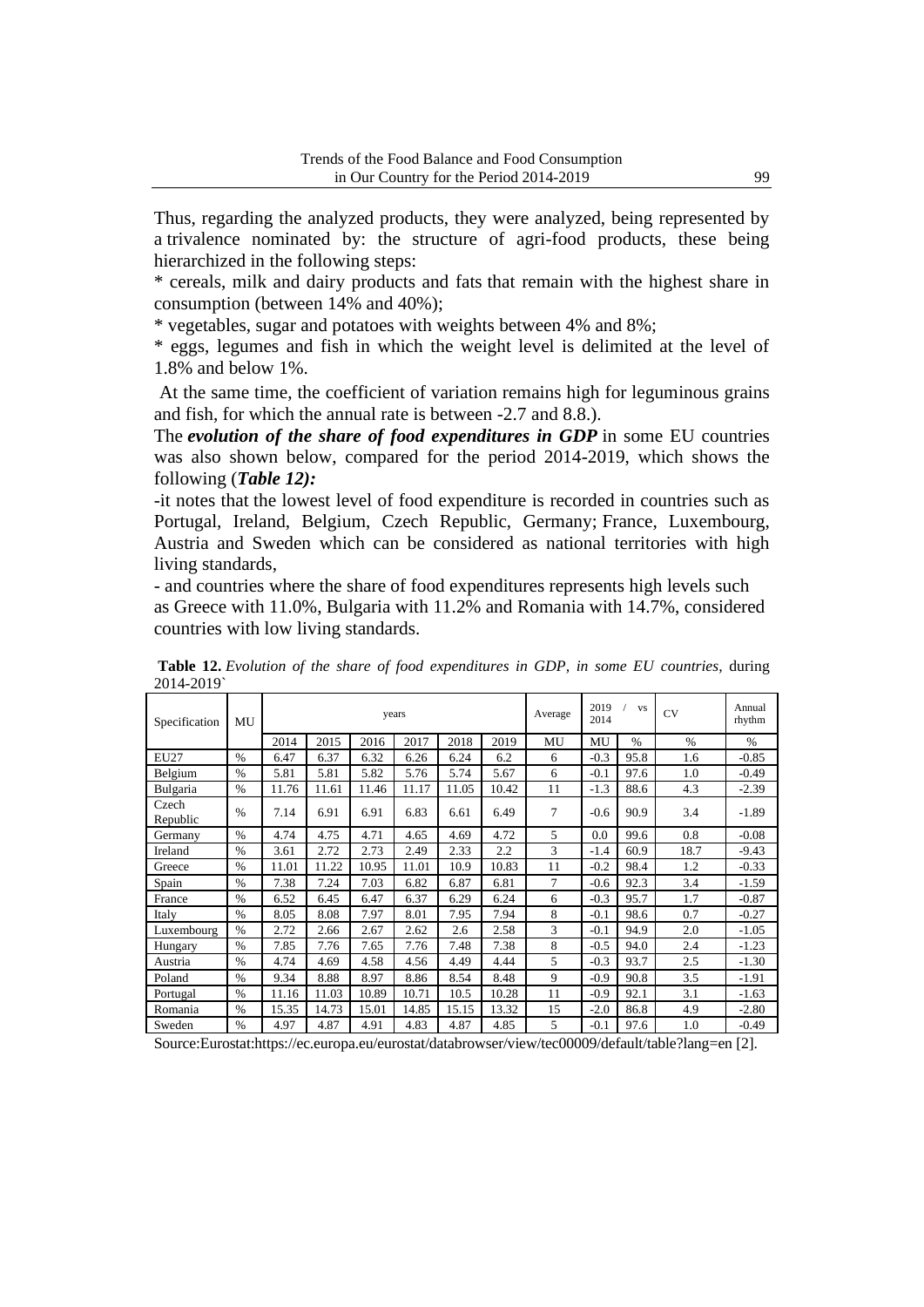#### **Conclusions**

(1) Throughout the period, Romania's agri-food resources show positive annual growth rates: cereals  $(6.61\%)$ , leguminous grains  $(23.17\%)$ , meat  $(4.61\%)$ , fish (9.83%) except for potato products (-3, 55%) and eggs (-2.9%).

(2) The trend of import of agri-food products is increasing for cereals (5.68%), leguminous grains (8.45% \_), vegetables (9.41%), sugar (18.34%), milk (14.87) , eggs (6.97%), meat (7.84%), fish (9.98%).

(3) The export trend of agri-food products shows increases for cereal products (6.9%), leguminous grains (72.78%), eggs (10.24%), fish (27.01%) and decreases for vegetable products (-5, 59%), sugar (-5.97%).

(4) The share of food products in the average daily consumption, expressed in horse/loc, for the period 2014-2019, has coefficients of variation up to 8.6% for most products, except for the grain legume product of 26.2% and the fish product and preparations of over 22.3%.

(5) There are annual increases in the share of products: leguminous by 2.13%; for meat by 4.36% and for fish by 10.76%.

(6) The share of food expenditure in GDP differs greatly from one country to another within the European Union. The lowest share is in Luxembourg of 2.6%, Ireland 2.7%, Austria 4.6%, and at the opposite pole Greece with 11.0%, Bulgaria with 11.2% and Romania with 14.7%.

## **R E F E R E N C E S**

- [1] Constantin, M., Marketing Explicative Dictionary (Dicționar explicativ de agromarketing), Publishing House of Academy of the Romanian Scientists, Bucharest, Romania, (2020).
- [2] Eurostat, Final consumption expenditures of households; [https://ec.europa.eu/eurostat/databrowser/view/tec00009/default/table?lang=fr,](https://ec.europa.eu/eurostat/databrowser/view/tec00009/default/table?lang=fr) (2021).
- [3] Gavrila, V., Kruszlicika, M., Chiritescu, V., Food Consumption in Romania-Quantitative and Qualitative Aspects of Food Security. Bulletin of the University of Agricultural Sciences & Veterinary Medicine Cluj-Napoca. Animal Science & Biotechnologies, 71.1. (2014).
- [4] National Institute of Statistics, Consumption availabilities of the population in 2017, 2018, 2019; [https://insse.ro/cms/sites/default/files/field/publicatii/disponibilidadile\\_de\\_consum\\_ale\\_popul](https://insse.ro/cms/sites/default/files/field/publicatii/disponibilidadile_de_consum_ale_populatiei_anul_2018.pdf) [atiei\\_anul\\_2018.pdf,](https://insse.ro/cms/sites/default/files/field/publicatii/disponibilidadile_de_consum_ale_populatiei_anul_2018.pdf) (202.
- [5] National Institute of Statistics, Balances of food resources and their use; [https://statistica.gov.md/public/files/Metadate/Balanta\\_resurse\\_alimentare.pdf,](https://statistica.gov.md/public/files/Metadate/Balanta_resurse_alimentare.pdf) (2021).